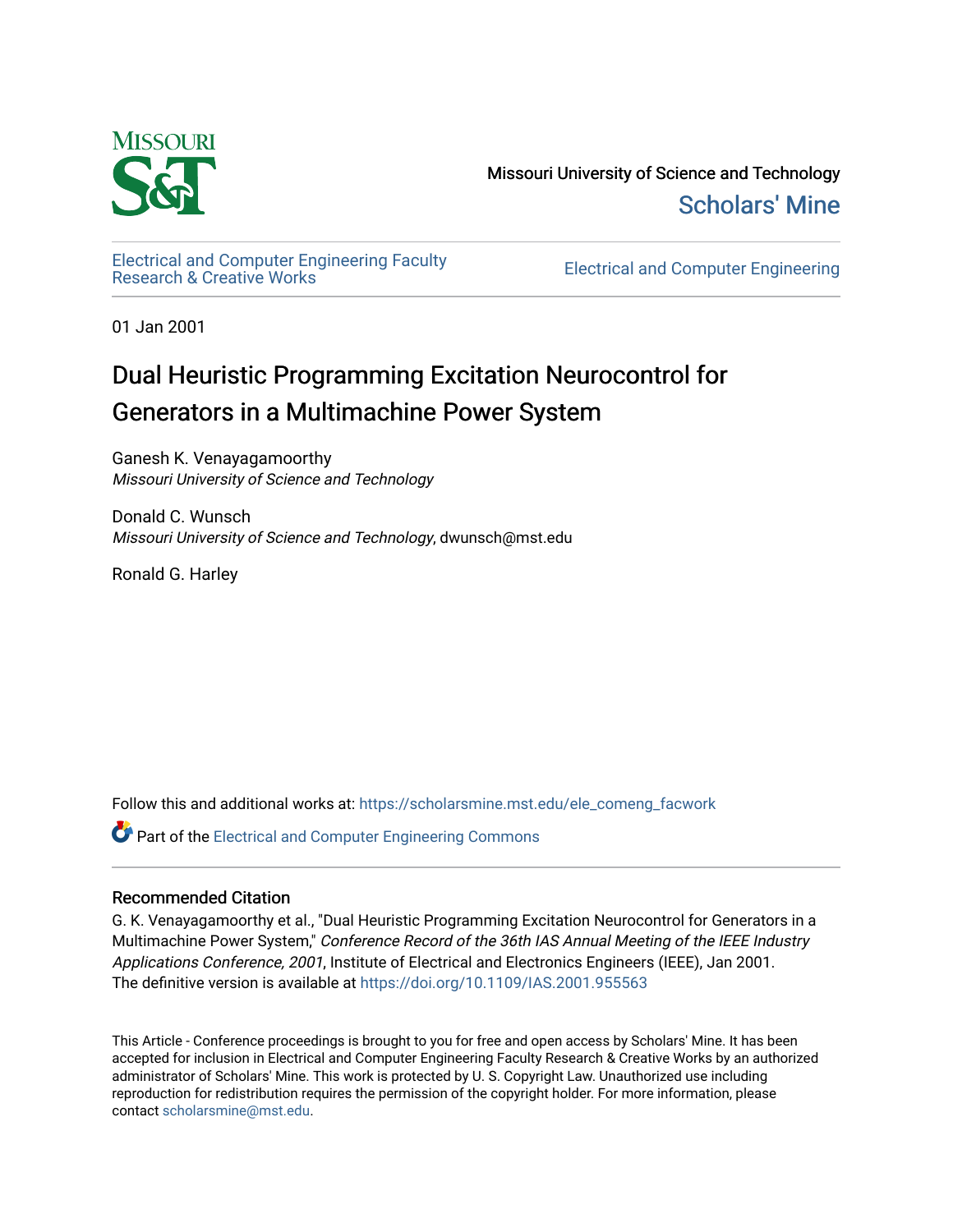## **Dual Heuristic Programming Excitation Neurocontrol for Generators in a Multimachine Power System**

†G.K.Venayagamoorthy *Member, IEEE* \* School of Electrical and Electronic Engineering University of Natal Durban 4041 South Africa *gkumar@ieee.org*

\*R.G.Harley *Fellow, IEEE* School of Electrical and Computer Engineering Georgia Institute of Technology Atlanta GA 30332-0250 USA *ron.harley@ee.gatech.edu*

D.C.Wunsch *Senior Member, IEEE* †Applied Computational Intelligence Laboratory University of Missouri-Rolla MO 65409-0249 USA *dwunsch@ece.umr.edu*

*Abstract –* **The design of optimal neurocontrollers that replace the conventional automatic voltage regulators for excitation control of turbogenerators in a multimachine power system is presented in this paper. The neurocontroller design is based on Dual Heuristic Programming (DHP), a powerful adaptive critic technique. The feedback variables are completely based on local measurements from the generators. Simulations on a threemachine power system demonstrate that DHP based neurocontrol is much more effective than the conventional PID control for improving dynamic performance and stability of the power grid under small and large disturbances. This paper also shows how to design optimal multiple neurocontrollers for nonlinear systems, such as power systems, without having to do continually online training of the neural networks, thus avoiding risks of instability.**

Keywords: Multiple Neurocontrollers, Power System Stability, Voltage Regulation, Generators, Multimachine Power Systems, Adaptive Critics, Artificial Neural Networks.

#### I. INTRODUCTION

Power systems containing turbogenerators are large-scale nonlinear systems. The traditional excitation controllers for the generators are designed by linear control theory based on a single-machine infinite bus (SMIB) power system model. These SMIB power system mathematical models are linearized at specific operating points and then excitation controllers are designed. The machine parameters change with loading in a complex manner, resulting in different behavior at different operating points and the controller which stabilizes the system under specific operating conditions, may no longer yield satisfactory results when there is a drastic change in the power system operating conditions and configurations. Conservative designs are therefore traditionally used, particularly in multimachine systems, to attempt satisfactory control over the entire operating range of the power system.

In recent years, renewed interest has been shown in power systems control using nonlinear control theory, particularly to improve system transient stability [1,2]. Instead of using an approximate linear model, as in the design of the conventional power system stabilizer, nonlinear models are used and nonlinear feedback linearization techniques are employed for the generator models, thereby alleviating the operating point dependent nature of the linear designs. Using nonlinear controllers, generator transient stability can be improved significantly. However, nonlinear controllers have a more complicated structure and are difficult to implement relative to linear controllers. In addition, feedback linearization methods require exact system parameters to cancel the inherent system nonlinearities, and this contributes further to the complexity of the stability analysis. However, the use of Artificial Neural Networks (ANNs) as neurocontrollers offers a possibility to overcome this problem.

Multilayer perceptron type artificial neural networks are able to identify/model time varying single turbogenerator systems [3] and, with continually online training, these models can track the dynamics of the power system, thus yielding adaptive identification. ANN controllers have been successfully implemented on single turbogenerators using ANN identifiers and indirect feedback control [4]. Adaptive critic design have also been applied to control generators in a SMIB power system successfully [5]. Moreover, ANN identification of turbogenerators in a multi-machine power system has also been reported [6].

The design and performance of nonlinear excitation neurocontrollers based on Dual Heuristic Programming (DHP) theory (a member of the adaptive critics family) for multimachine power systems, to replace the traditional Automatic Voltage Regulators (AVRs) are discussed in this paper. With DHP, optimal neurocontrollers can be designed offline, avoiding the computational load of online learning and the issues of instability. A three-machine power system with DHP excitation neurocontrollers on every machine is presented in this paper. The results show that both voltage regulation and system stability enhancement can be achieved with these proposed neurocontrollers, regardless of the changes in the system operating conditions and configurations. This paper also shows that it is possible to have multiple neurocontrollers controlling multiple generators simultaneously.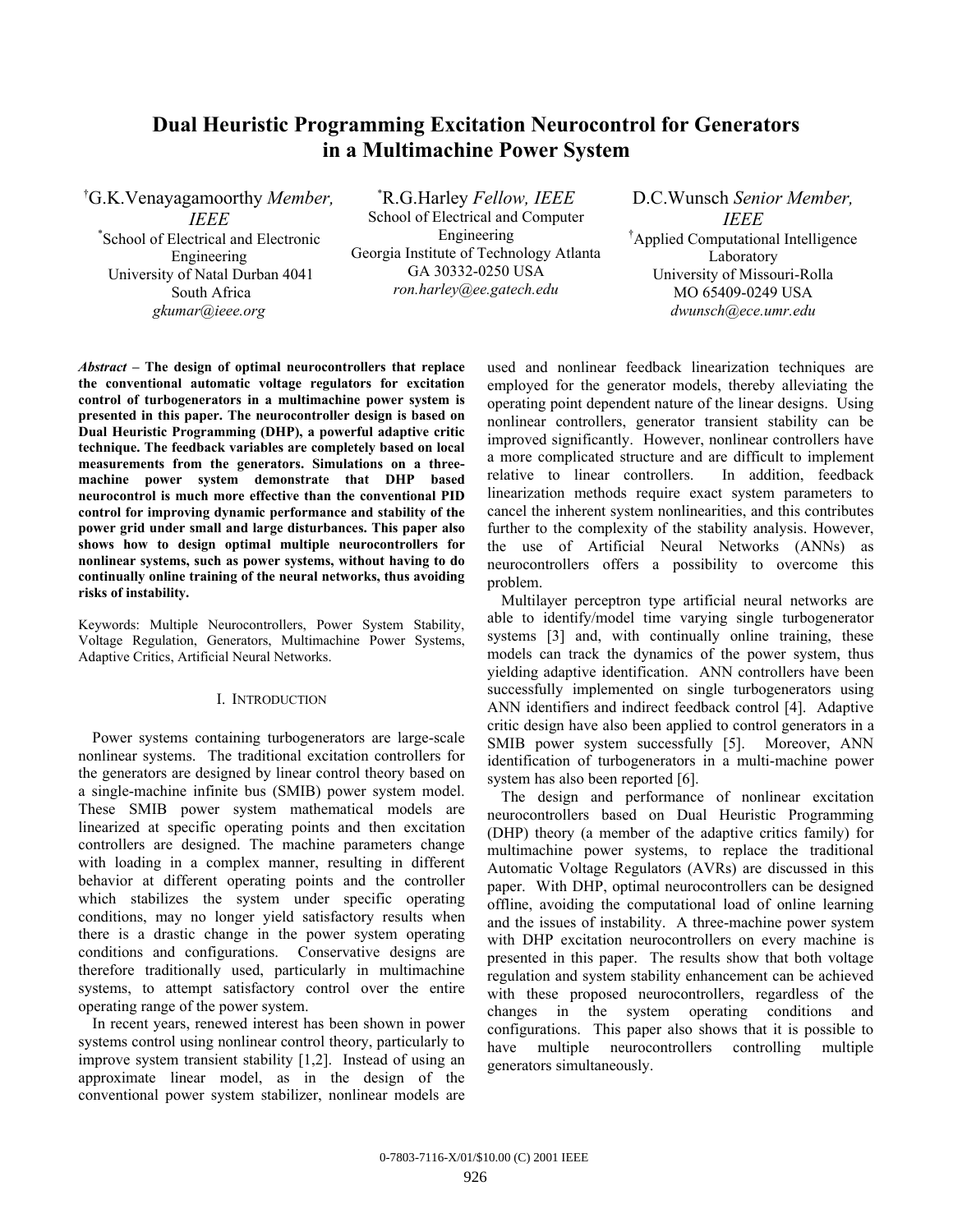#### II. MULTIMACHINE POWER SYSTEM

The multi-machine laboratory power system in Fig. 1 is modeled in the MATLAB/SIMULINK environment using the Power System Blockset (PSB) [7]. Each machine is represented by a seventh order model. There are three coils on the d-axis and two coils on the q-axis and the stator transient terms are not neglected. A three machine five-bus power system is chosen, to illustrate the effectiveness of the adaptive critic based neurocontrollers. The power system in Fig. 1 consists of two generators and the third machine is the infinite bus.



Fig. 1. Three machine five bus power system.

For the purposes of practical implementation studies at the University of Natal's machine research laboratory in South Africa, a simulation study on laboratory power system is carried out first. The laboratory power system consists of two generators, each 3 kW, 220 V, designed to have all their per-unit parameters, except the field winding resistance, the same as those normally expected of a 1000 MW generator. The parameters of the generators, determined by the IEEE standards are given in Table 1 [8]. A time constant regulator is used on each generator to insert negative resistance in series with the field winding circuit, in order to reduce the actual field winding resistance to the correct per-unit value.

The conventional AVR and exciter combination transfer function block diagram is similar for both generators and is shown in Fig. 2 and the time constants are given in Table 2. The exciter saturation factor  $S_e$  is given by

$$
S_e = 0.6093 \exp(0.2165 V_{fd})
$$
 (1)

 $T_{v1}$ ,  $T_{v2}$ ,  $T_{v3}$  and  $T_{v4}$  are the time constants of the PID voltage regulator compensator;  $T_{\nu 5}$  is the input filter time constant;  $T_e$ is the exciter time constant;  $K_{av}$  is the AVR gain;  $V_{fdm}$  is the exciter ceiling; and, *Vma* and *Vmi* are the AVR maximum and minimum ceilings.

A separately excited 5.6 kW dc motor is used as a prime mover, called the micro-turbine, to drive each of the generators. The torque-speed characteristic of the dc motor is controlled to follow a family of rectangular hyperbola for different positions of the steam valve, as would occur in a real typical high pressure (HP) turbine cylinder. The three low pressure (LP) cylinders' inertia are represented by appropriately scaled flywheels. The micro-turbine and the governor transfer function block diagram is shown in Fig. 3, where,  $P_{ref}$  is the turbine input power set point value,  $P_m$  is the turbine output power, and  $\ddot{A} \dot{u}$  is the speed deviation. The turbine and governor time constants are given in Table 3.

Table 1. Generator parameters

| $i = 4.50$ s<br>L'aoʻ    | $X_d$ ' = 0.205 pu | $Rs = 0.006$ |
|--------------------------|--------------------|--------------|
| $T_{d0}$ " = 33 ms       | $X_d$ " = 0.164 pu | $H = 5.68$   |
| $\Gamma_{00}$ " = 0.25 s | $X_{0} = 1.98$ pu  | $F = 0$      |
| $X_d = 2.09$ pu          | $L_0$ " = 0.213 pu | $n = 7$      |



Fig. 2. Block diagram of the AVR and exciter combination.

Table 2. AVR and exciter time constants

| 1 vl                 | 0.616 s          | 1 v4               | 0.039.<br>Q                |
|----------------------|------------------|--------------------|----------------------------|
| $1_v$                | 2.266 s          | $\mathbf{1}$ $v^*$ | 0.0235<br>$\epsilon$<br>۰J |
| r<br>1 <sub>v3</sub> | 189 <sub>s</sub> | $\pm$ $\alpha$     | 0.47                       |



Fig. 3. Block diagram of the micro-turbine and governor combination.

Table 3. Micro-turbine and governor time constants

| Phase advance compensation, $T_{\rho 1}$ | 0.264  |
|------------------------------------------|--------|
| Phase advance compensation, $T_{g2}$     | 0.0264 |
| Servo time constant, $T_{g3}$            | 0.15   |
| Entrained steam delay, $T_{\varphi 4}$   | 0.594  |
| Steam reheat time constant, $T_{.05}$    | 2.662  |
| pu shaft output ahead of reheater, F     | 0.322  |

#### III. DERIVATIVE ADAPTIVE CRITICS' BASED VOLTAGE **CONTROLLER**

Adaptive Critic Designs (ACDs) are neural network designs capable of optimization over time under conditions of noise and uncertainty. A family of ACDs was proposed by Werbos [9] as a new optimization technique combining concepts of reinforcement learning and approximate dynamic programming. For a given series of control actions, that must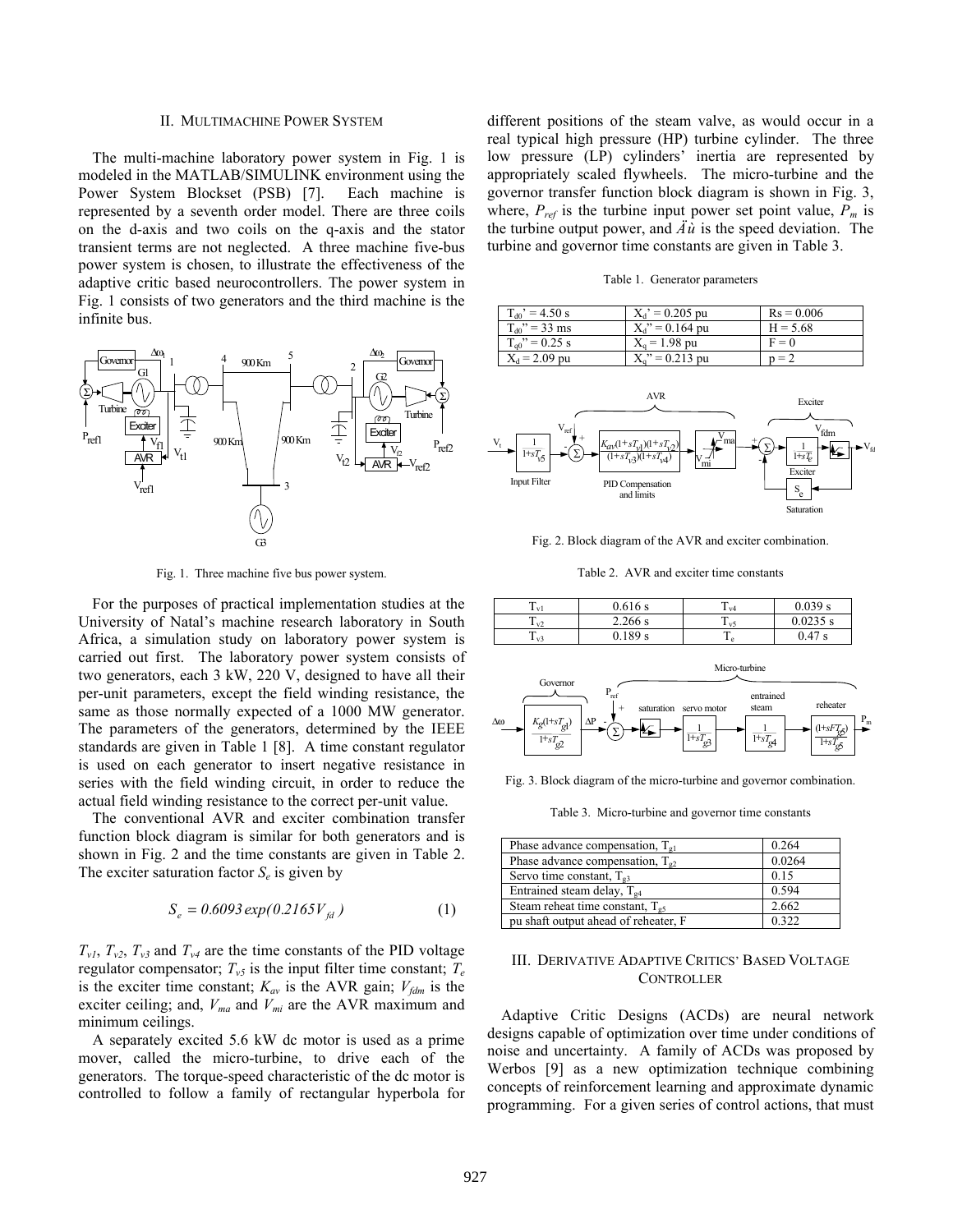be taken in sequence, and not knowing the quality of these actions until the end of the sequence, it is impossible to design an optimal controller using traditional supervised learning.

Dynamic programming prescribes a search which tracks backward from the final step, rejecting all suboptimal paths from any given point to the finish, but retains all other possible trajectories in memory until the starting point is reached. However, many paths which may be unimportant, are nevertheless also retained until the search is complete. The result is that the procedure is too computationally demanding for most real problems. In supervised learning, an ANN training algorithm utilizes a desired output and, comparing it to the actual output, generates an error term to allow learning. For an MLP type ANN the backpropagation algorithm is typically used to get the necessary derivatives of the error term with respect to the training parameters and/or the inputs of the network. However, backpropagation can be linked to reinforcement learning via a network called the *Critic* network, which has certain desirable attributes.

Critic based methods remove the learning process one step from the control network (traditionally called the "*Action* network" or "*actor*" in ACD literature), so the desired trajectory or control action information is not necessary. The critic network learns to approximate the cost-to-go or strategic utility function, and uses the output of an action network as one of its inputs directly or indirectly. When the critic network learns, backpropagation of error signals is possible along its input pathway from the action network. To the backpropagation algorithm, this input pathway looks like just another synaptic connection that needs weight adjustment. Thus, no desired signal is needed. All that is required is a desired cost function *J* given in eq. (2).

$$
J(t) = \stackrel{\ast}{\underset{k=0}{\mathbf{a}}} \mathbf{g}^k U(t+k)
$$
 (2)

where **g** is a discount factor for finite horizon problems ( $0 \le \mathbf{g}$ ) *< 1*), and *U(.)* is the utility function or local cost.

The Critic and the Action networks, can be connected together directly (Action-dependent designs) or through an identification model of a plant (Model-dependent designs). There are three classes of implementations of ACDs called Heuristic Dynamic Programming (HDP), Dual Heuristic Programming (DHP), and Globalized Dual Heuristic Dynamic Programming (GDHP), listed in order of increasing complexity and power [10]. This paper presents the DHP, model dependent design, and compares its performance against the results obtained using conventional PID controllers.

The critic network is trained forward in time, which is of great importance for real-time operation. DHP has a critic network which estimates the derivatives of *J* with respect to a vector of observables of the plant, *DY*. The critic network learns minimization of the following error measure over time:

$$
\|E\| = \mathbf{\mathring{A}} \ E^{T}(t)E(t) \tag{3}
$$

where

$$
E(t) = \frac{\P{J(DY(t))}}{\P{DY(t)}} - g \frac{\P{J(DY(t+1))}}{\P{DY(t)}} - \frac{\P{U(t)}}{\P{DY(t)}} \tag{4}
$$

where *¶(.)/¶DY(t))* is a vector containing partial derivatives of the scalar (.) with respect to the components of the vector *DY*. The critic network's training is more complicated than in HDP since there is a need to take into account all relevant pathways of backpropagation as shown in Fig. 4, where the paths of derivatives and adaptation of the critic are depicted by dashed lines.

In DHP, application of the chain rule for derivatives yields

$$
\frac{\P{U(t+1)}}{\P{DY}_j(t)} = \frac{n}{\hat{a}} I_i(t+1) \frac{\P{DY}_i(t+1)}{\P{DY}_j(t)}
$$
\n
$$
\frac{m}{\hat{a}} I_i(t+1) \frac{\P{DY}_i(t+1)}{\P{A}_k(t)} \frac{\P{A}_k(t)}{\P{DY}_i(t)}
$$
\n(5)

where  $I_i(t+1) = \frac{f}{f}(t+1)/\frac{f}{f}(DY_i(t+1))$ , and *n*, *m* are the numbers of outputs of the model and the action networks, respectively. By exploiting eq. (5), each of *n* components of the vector  $E(t)$  from eq. (4) is determined by

$$
E_j(t) = \frac{\P(t)}{\P DY_j(t)} - g \frac{\P(t+1)}{\P DY_j(t)} - \frac{\P U(t)}{\P DY_j(t)}
$$
  

$$
- \frac{m}{\mathbf{A}} \frac{\P U(t)}{\P A_k(t)} \frac{\P A_k(t)}{\P DY_j(t)}
$$
 (6)



Fig. 4. DHP Critic network adaptation.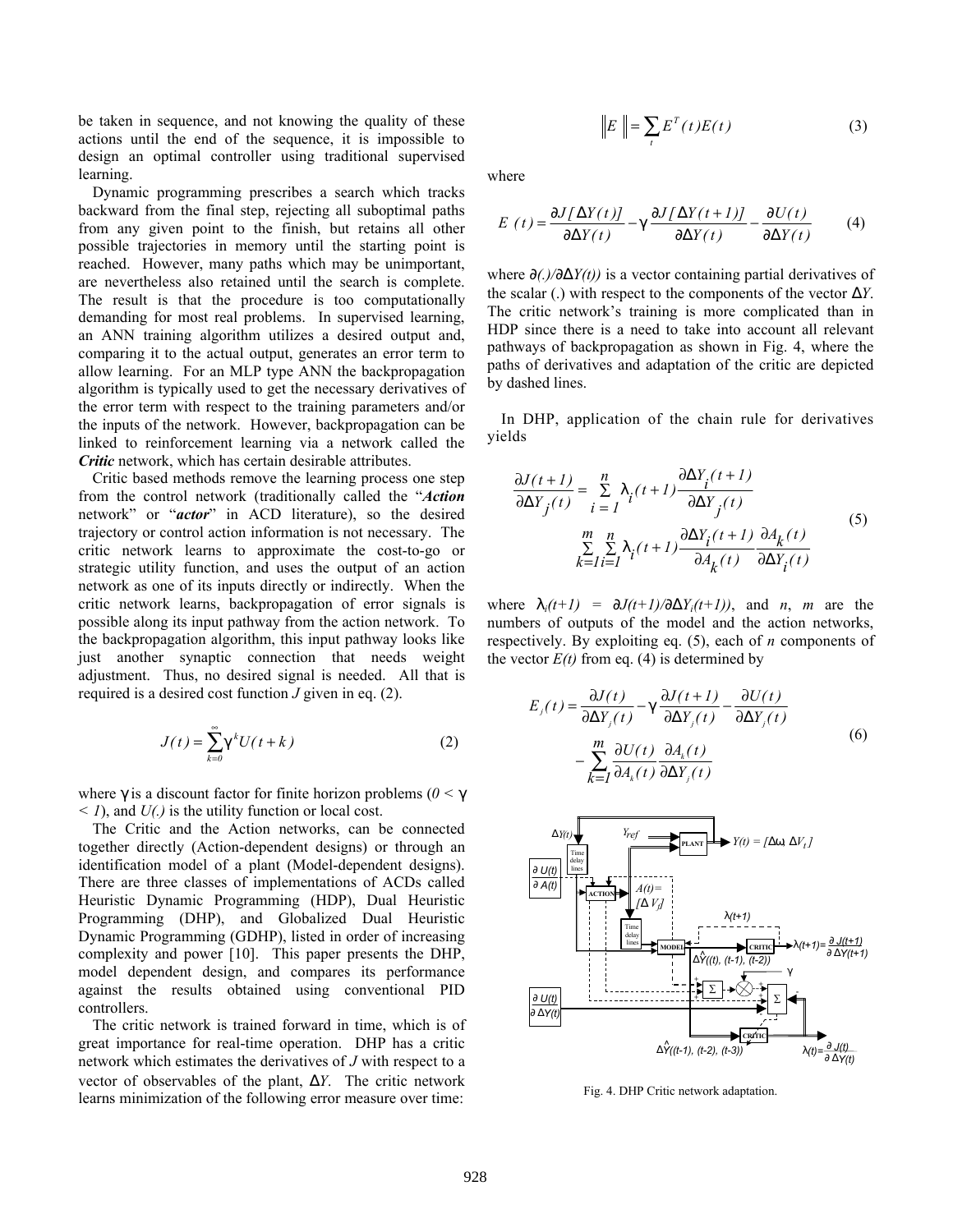The action network is adapted in Fig. 5 by propagating *l*(*t*+*l*) back through the model to the action.

The goal of such adaptation can be expressed as:

$$
\frac{\P{U(t)}{\P{A(t)}} + \mathbf{g} \frac{\P{J(t+1)}}{\P{A(t)}} = 0 \quad \text{if} \quad t \tag{7}
$$

The weights' update expression is:

$$
DW_{A} = -\mathbf{a} \frac{\hat{\mathbf{e}} \mathbf{f} U(t)}{\hat{\mathbf{e}} \mathbf{f} A(t)} + \mathbf{g} \frac{\mathbf{f} J(t+1) \hat{\mathbf{u}}^{T}}{\mathbf{f} A(t)} \frac{\mathbf{f} A(t)}{\hat{\mathbf{u}} \mathbf{f} W_{A}}
$$
(8)

where **a** is a positive learning rate.



Fig. 5. DHP action network adaptation.

#### IV. THREE ARTIFICIAL NEURAL NETWORKS -MODEL, CRITIC AND ACTION

Neurocontrollers are designed to replace the AVRs on generators G1 and G2 (Fig. 1), and the ANN models of generators G1 and G2, and the networks to which they are connected are obtained as described in [6]. The ANN model in Figs.  $4 \& 5$  is a three layer feedforward network with twelve inputs, a single hidden layer of fourteen neurons and two outputs. The inputs to the ANN are the *deviation* of the *actual* power *P* to its turbine, the *deviation* of the *actual* field voltage  $\mathbf{D}V_f$  to its exciter, the *deviation* of the *actual* speed *Dw,* and the *deviation* of the *actual* RMS terminal voltage  $\mathbf{D}V_t$  of its generator. These four inputs are also delayed by the sample period of 10 ms and, together with eight previously delayed values, form twelve inputs altogether. For this set of inputs, the outputs are the Ù *estimated* speed deviation Dw and the *estimated* terminal voltage deviation  $\mathbf{D}V_t$ , of the generator.

The critic network in Figs. 4  $\&$  5 is also a three layer feedforward network with six inputs, thirteen hidden neurons and, two outputs. The inputs to the critic network are the speed *deviation Dw* and terminal voltage *deviation DV<sup>t</sup>* .

These inputs are time delayed by a sample period of 10 ms, and together with the four previously delayed values, form the six inputs for the critic network. The outputs of the critic are the derivatives of the *J* function with respect to the output states of the generators.

The action network (DHP neurocontroller) in Figs.  $4 \& 5$  is also a three layer feedforward network with six inputs, a single hidden layer with ten neurons and a single output. The inputs are the generator's *actual* speed and *actual* terminal voltage deviations, *Dw* and  $\mathbf{D}V_t$  respectively. Each of these inputs is time delayed by 10 ms and, together with four previously delayed values, form the six inputs. The output of the action network (DHP neurocontroller),  $A(t) = [DV_f]$ , the *deviation* in the field voltage, which augments the input to the generator's exciter.

#### V. SIMULATION OF THE DHP CONTROLLERS AND THEIR PERFORMANCE

The training procedure for the critic and action networks is similar to adaptive critic designs for SMIB [5]. It consists of two training cycles: the critic's and the action's. The critic's adaptation is done initially with a pretrained action network [4,11], to ensure that the whole system, consisting of the ACD and the power system, remains stable. The action network is pretrained on a linearized model of the generator. The action is trained further while keeping the critic network parameters fixed. This process of training the critic and the action one after the other is repeated until an acceptable performance is achieved. The ANN model parameters are assumed to have converged globally during its offline training (without any neurocontrollers) [6] and, it is not adapted concurrently with the critic and action networks.

A discount factor *g* of 0.5 and the utility function given in eq. (9) are used in the Bellman's equation (eq. (2)) for the training of the critic network (eq. (4)) and the action network (eq. (7)). Once the critic network's and action network's weights have converged, the action network (neurocontroller) is connected to the generator G1 to replace the AVR (Fig. 6). A similar procedure is carried out in developing G2's DHP neurocontroller to replace its AVR.

$$
U(t) = [4DV(t) + 4DV(t-1) + 16DV(t-2)]^{2}
$$
  
+ [0.4Dw(t) + 0.4Dw(t-1) + 0.16Dw(t-2)]^{2} (9)

At two different operating conditions and three different disturbances, the transient performance of the DHP neurocontrollers are compared with that of the conventional automatic voltage regulators (whose parameters are carefully tuned for the first set of the operating condition given in Table 4 [12]).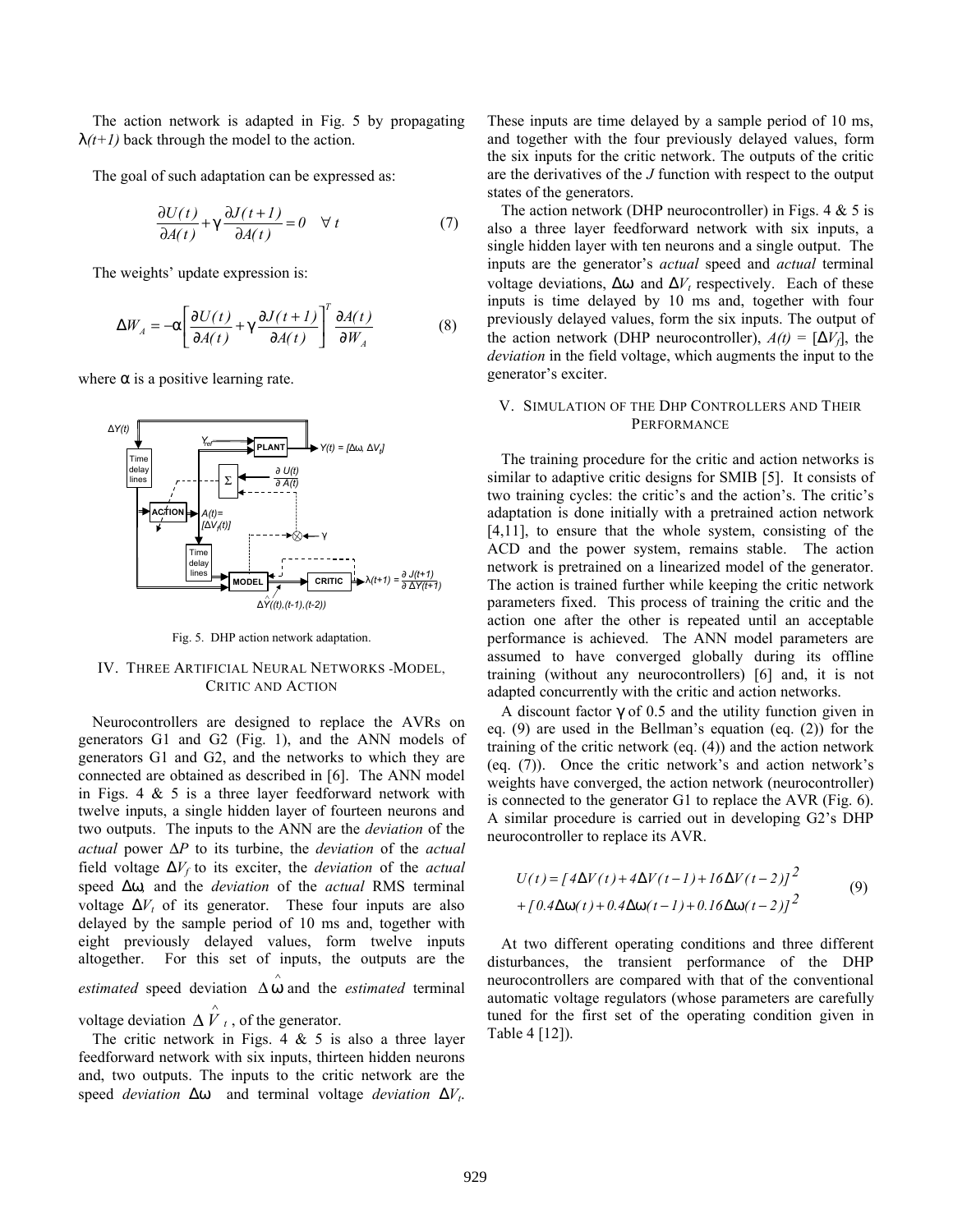#### Table 4. Operating points



Fig. 6. Multi-machine power system with neurocontrollers on generators G1 and G2.

#### *A. 3% Step change in Vt1 at First Operating Condition*

At the *first* operating condition (Table 4), a 3% step increase occurs in the desired terminal voltage of G1. Figs. 7 and 8 show that the DHP neurocontrollers ensure no overshoot on the terminal voltage and provides superior speed deviation damping unlike with the AVRs.

#### *B. 5% Step Change in Vt2 at Second Operating Point*

At the *second* operating condition (Table 4), a 5% step increase occurs in the desired terminal voltage of G2. Figs. 9 and 10 show that the DHP neurocontrollers again provide the best damping, which prove that the neurocontrollers have learned and adapted themselves to the new operating condition. In fact, Fig. 10 shows signs of an inter-area mode oscillations starting up at about 4.3 seconds, and the neurocontrollers are far more successful in damping this, than the conventional designed AVRs.



Fig. 7. Terminal voltage of generator G1 for a 3% step change in its desired terminal voltage.



Fig. 8. Speed deviations of generator G1 for a 3% step change in its desired terminal voltage.



Fig. 9. Terminal voltage of generator G2 for a 5% step change in its desired terminal voltage.



Fig. 10. Speed deviation of generator G2 for a 5% step change in its desired terminal voltage.